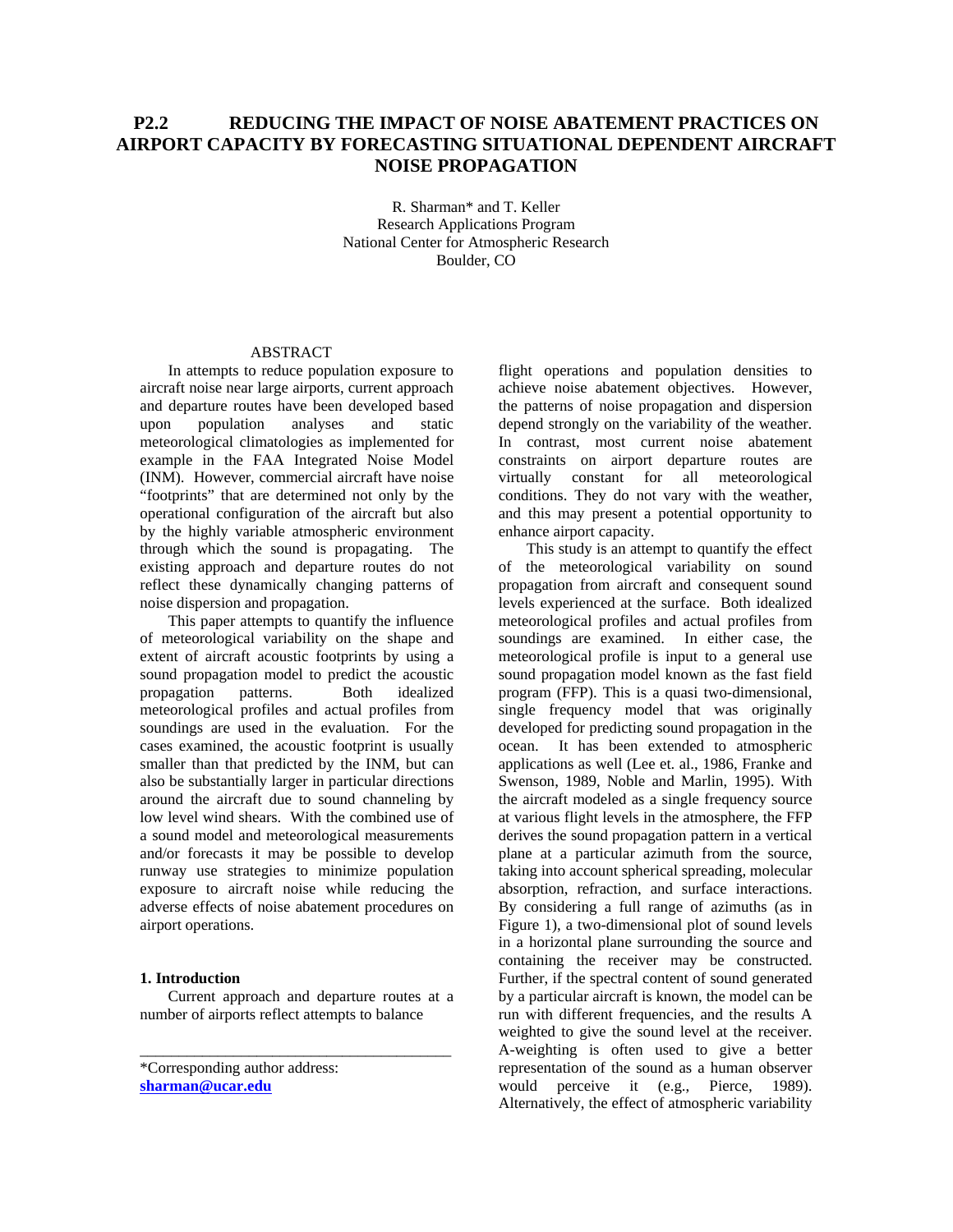can be examined by simply looking at one individual frequency representative of the aircraft.

In an attempt to quantify the source levels in a realistic manner, the intensity of the source is derived from an example given in Appendix E of the SAE standard for airplane noise prediction (SAE AIR 1845, 1986). In that appendix sound levels are derived for a hypothetical two-engine jet aircraft on departure. Noise-power-distance (NPD) data is given, and that data, for the hypothetical takeoff configuration at brake release, is used to normalize the sound levels computed from the FFP. The sound level pattern derived from the SAE Standard algorithms (which are implemented in the FAA INM) for this example is shown in Figure 2. In this and all subsequent figures, sound patterns are shown as colored contour plots of sound levels in dB, at the receiver height of 1.2 m, over a two kilometer area with the source (prescribed at 10 m elevation) at the center of the figure. A color bar along the upper right of the figure can be used to quantify the levels in the pattern. In the figure, the standard adjustments for duration and directivity have not been included, since these effects are not modeled in the FFP. Note the completely symmetric (in azimuth) structure of both patterns, and that the 80 dB level is at a radial distance of about 1 km.

In the next two sections this pattern will be compared and contrasted with patterns derived from the FFP using first, idealized meteorological profiles, and second, actual meteorological profiles gathered from one year's worth (1998) of sounding data from Upton NY, USA. Upton is a designated World Meteorological Organization (WMO) sounding station, and was chosen for its relatively close proximity to JFK International Airport (about 80 km east). Soundings are taken there routinely twice daily, at 0 UTC and 12 UTC, so this represents over 700 sample atmospheric structures.

# **2. Results with ideal atmospheric structures**

To better interpret results using the FFP with the actual sounding data from Upton, it is instructive to first consider some idealized atmospheric profiles. The obvious first case to examine is the vertical structure corresponding to a "standard atmosphere." The standard atmosphere actually has a precise definition in terms of pressure, temperature, and density profiles (e.g., U.S. Standard Atmosphere, 1966). However winds and humidity are not specified. Here the dry, standard atmosphere is used with

the SAE standard prescribed headwind of 4 m/s and dry air for noise calculations. Figure 3 shows the FFP sound pattern produced for a dry, standard atmosphere with an east wind of 4 m/s, and for three different source frequencies, 100, 1000, 10000 Hz. The patterns are azimuthally symmetric and, because the effect of molecular absorption is frequency dependent, the radius of the pattern increases as the frequency decreases.

In order to compare the FFP derived sound level patterns to the pattern computed from the SAE standard in Figure 2, this case was also integrated over frequency and A weighted. Although a precise comparison is not possible since the spectral distribution of noise from the hypothetical two engine aircraft was not given in the standard, using two-engine spectral class data from the INM (see FAA DTS-34-FA065-LR1, 1999) should give a reasonable comparison. The data for INM spectral departure class 102 (see Figure 4) was used together with A weighting of the frequency dependent response output from the FFP to derive the pattern shown in Figure 5. Note that the overall pattern is similar to that in Figure 2 although the radial distribution is different, and the pattern somewhat smaller in size than the 1000 Hz pattern shown in Figure 3b.

These patterns are all symmetric, or nearly so, since the effect of temperature gradients acts the same in all propagation directions, and the wind speed is generally much smaller than the speed of sound. But if wind shear (viz., the vertical shear of the horizontal wind) is introduced, an azimuthal dependence will appear for a favorable alignment of wind direction and shear magnitude. This is demonstrated in the pattern shown in Figure 6 for an east wind increasing with height, but otherwise the conditions are the same as those used to construct Figure 3b (i.e., 1000 Hz source and a standard atmosphere). Figure 6a is the result obtained for a small shear of .01 m/sec/m and shows the pattern is expanded slightly to the left (west). Figure 6b shows the result obtained with a larger value of shear of .25 m/sec/m. Here the symmetry is almost entirely destroyed, with propagation dominantly to the west and taking on a bell-shaped pattern in the left half of the diagram. Reflection from the surface and refraction aloft causes a reinforcement of the intensity near the left boundary of the figure. The pattern in the right half of the figure (to the east of the source) is still fairly uniform, but the influence is somewhat smaller than in the no shear case. These bell-shaped patterns are obtained in more general cases with shear vectors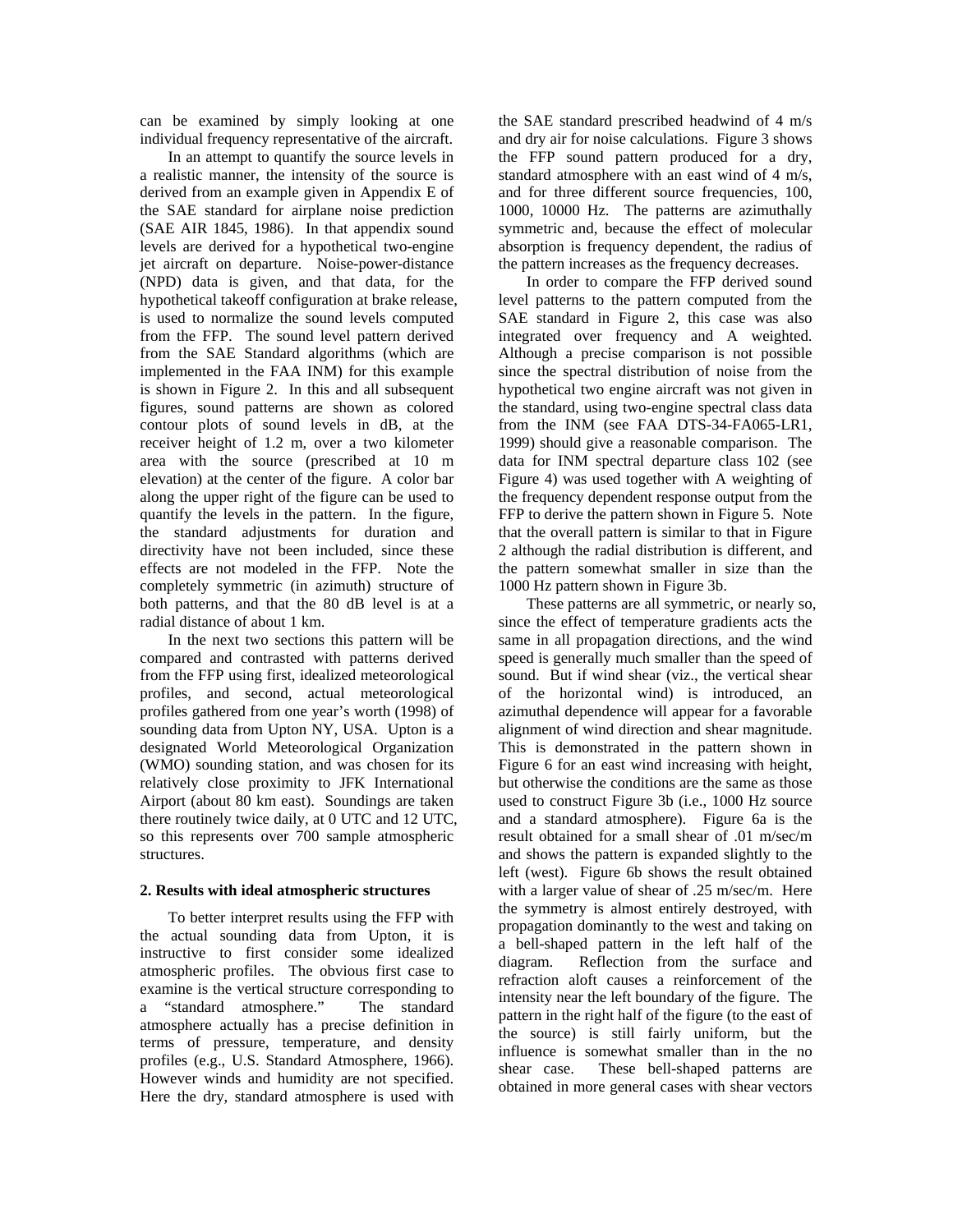rotating with increasing height, as will be demonstrated in the next section.

#### **3. Results with actual atmospheric structures**

As mentioned in the introduction, in order to gain an appreciation of the extent of day-to-day variability in sound levels due to varying meteorological conditions, the actual twice daily sounding data for Upton NY was used as input to the FFP. For the sample sounding the east and west components of the wind were decomposed into components parallel and normal to each radial plane computed by the FFP. In each plane, wind shear is computed only from the component tangent to the plane. A sample of resulting patterns for a 1000 Hz source is shown in Figure 7. Because substantial wind shears are usually present in the lower atmosphere, the sound propagation patterns rarely look like that derived from the standard atmosphere with constant wind, and instead show the bell-shaped pattern indicative of favorable horizontal propagation in certain azimuthal directions. These patterns occur regardless of the season and time of day. If these patterns were averaged over all samples from the year, it is probable that the pattern would be roughly symmetric, and be about the same size as the INM example in Figure 2.

The effect of elevating the source is shown in Fig. 8. An actual sounding taken at Upton at 1200UTC on 7 July 1999 (Fig. 8) was used as an input to the FFP model. The source spectrum was as shown in Fig. 4, A-weighted and normalized in the same manner as was used in Fig. 5. The FFPderived sound levels at a receiver height of 1.2m for four different source heights are shown in Figure 9. The northwesterly wind at the surface causes the propagation pattern to be stretched "downstream" to the southeast at lower levels. At upper levels the pattern becomes more symmetric, especially above about 300m where the low level wind shear ceases and can therefore no longer trap the sound near the surface. Of course the sound level intensity decreases as the source to receiver distance increases.

# **4. Forecasting sound levels using numerical weather prediction model output**

In the previous sections it was demonstrated that the sound propagation patterns from aircraft depend strongly on the vertical distribution of low level wind and temperature. The atmospheric structure may be obtained in real time by rawinsondes or wind profiler measurement in the

vicinity of the airport, or possibly from profiles derived from local numerical weather prediction (NWP) model analyses. It would of course be beneficial to be able to *predict* sound levels so that particularly offensive patterns and consequent noise complaints could be minimized by adjusting approach and departure routes. The procedure would be to extract environmental profiles from NWP forecast models and use these profiles in a sound propagation model such as the FFP, to predict sound levels associated with various aircraft types. To test the feasibility of this approach we retrieved soundings in the vicinity of Upton, NY from 6 hour Rapid Update Cycle (RUC) (see Benjamin et al., 2004) forecasts and used the FFP to compute sound propagation patterns at the surface. We then compared the FFP solution derived from the RUC forecast to the FFP solutions based on the actual Upton sounding for the time of the forecast. Two examples are provided in Fig. 10. In both cases the RUC 6-hr forecast provides correct information about the azimuthal dependence of the sound propagation pattern, but in each case the radial distribution suffers in the forecast. Overall, the implication from our results though is that coupled NWP-sound propagation models may have enough skill to be useful in daily approach and departure planning strategies. As NWP model resolution and accuracy increases, more reliable sound propagation forecasts will follow.

# **5. Summary and conclusions**

This preliminary look at the effect of atmospheric variability on aircraft sound propagation has shown that:

(1) The sound propagation footprint emanating from an aircraft undergoes substantial diurnal and day-to-day variability, both in the size of the footprint, and in the azimuthal variations;

(2) The azimuthal variations are due mainly to low level wind shear.

(3) The INM standard agrees well with the results of a sophisticated sound model only in the case of no winds and a standard atmosphere.

(4) However, under conditions other the standard atmosphere the substantial variations noted above may cause the actual noise levels at the surface to deviate dramatically from the standard in certain directions.

(5) Sound levels could be *nowcast* using soundings or other measurements to provide the atmospheric vertical structure, which in turn could be used to drive a sound propagation model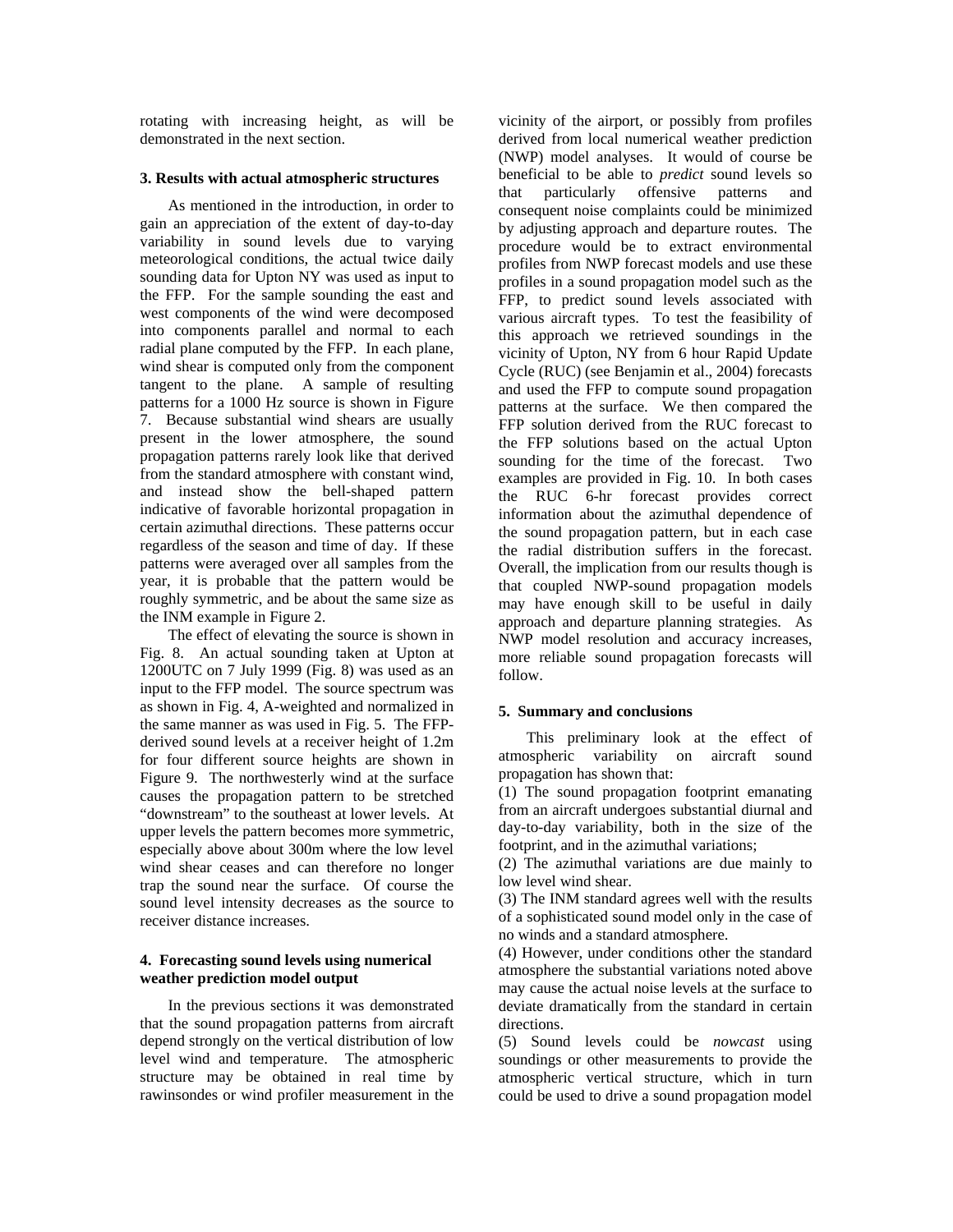to derive the three-dimensional sound level pattern.

(5) It may be also be possible to use coupled NWP forecasts with sound propagation models to *forecast* sound levels of approaching and departing aircraft several hours in advance.

The generality of these results needs to be substantiated with more systematic case studies, and especially with measurements of sound level near the surface for verification. In the likely event that the results presented here are more generally applicable, this suggests strategies that may be invoked in future airport planning and operations that may increase airport capacity by taking advantage of days/times when the sound propagation is minimal. For example, if an aircraft is departing from an east coast terminal which is close to the coast, during times when the environmental conditions throw the sound pattern over the water, a takeoff heading could be chosen that would minimize exposure to population areas over the land. Other scenarios could be envisioned. If the coupled forecast models had sufficient predictive skill the noise forecasts could be used to select the most efficient approach and/or departure routes by simulating the operational impact of alternative routing strategies at airports, and to minimize population exposure to aircraft noise. In this way it may be possible to attain significant reductions in the number of flight operations constrained by noise abatement procedures, without increasing the population exposure to aircraft noise.

# **REFERENCES**

Benjamin, S.G., G.A. Grell, J.M. Brown, T.G. Smirnova, and R. Bleck, 2004: Mesoscale weather prediction with the RUC hybrid isentropic-terrain-following coordinate model. *Mon. Wea. Rev.*, **132,** 473-494.

Franke, S. J. and G. W. Swenson, Jr., 1989: A brief tutorial on the Fast Field Program (FFP) as applied to sound propagation in the air. *Applied Acoustics*, **27**, 203-215.

Lee, S. W., N. Bong, W.F. Richards, and R. Raspet, 1986: Impedance formulation of the fast field program for acoustic wave propagation in the atmosphere. *J. Acoust. Soc. Am.,* **79**, 628-634.

Noble, J. M. and D. Marlin, 1995: *User's manual for the Scanning Fast Field Program (SCAFFIP) general version 1.0*. Army Research Laboratory ARL-TR-545, 129 pp.

Pierce, A. D., 1989: *Acoustics, An introduction to its physical principles and applications.* Acoustical Society of America, New York, 678 pp.

U.S. Department of Transportation, 1999: *Spectral classes for FAA's Integrated Noise Model version 6.0*. DTS-34-FA065-LR1.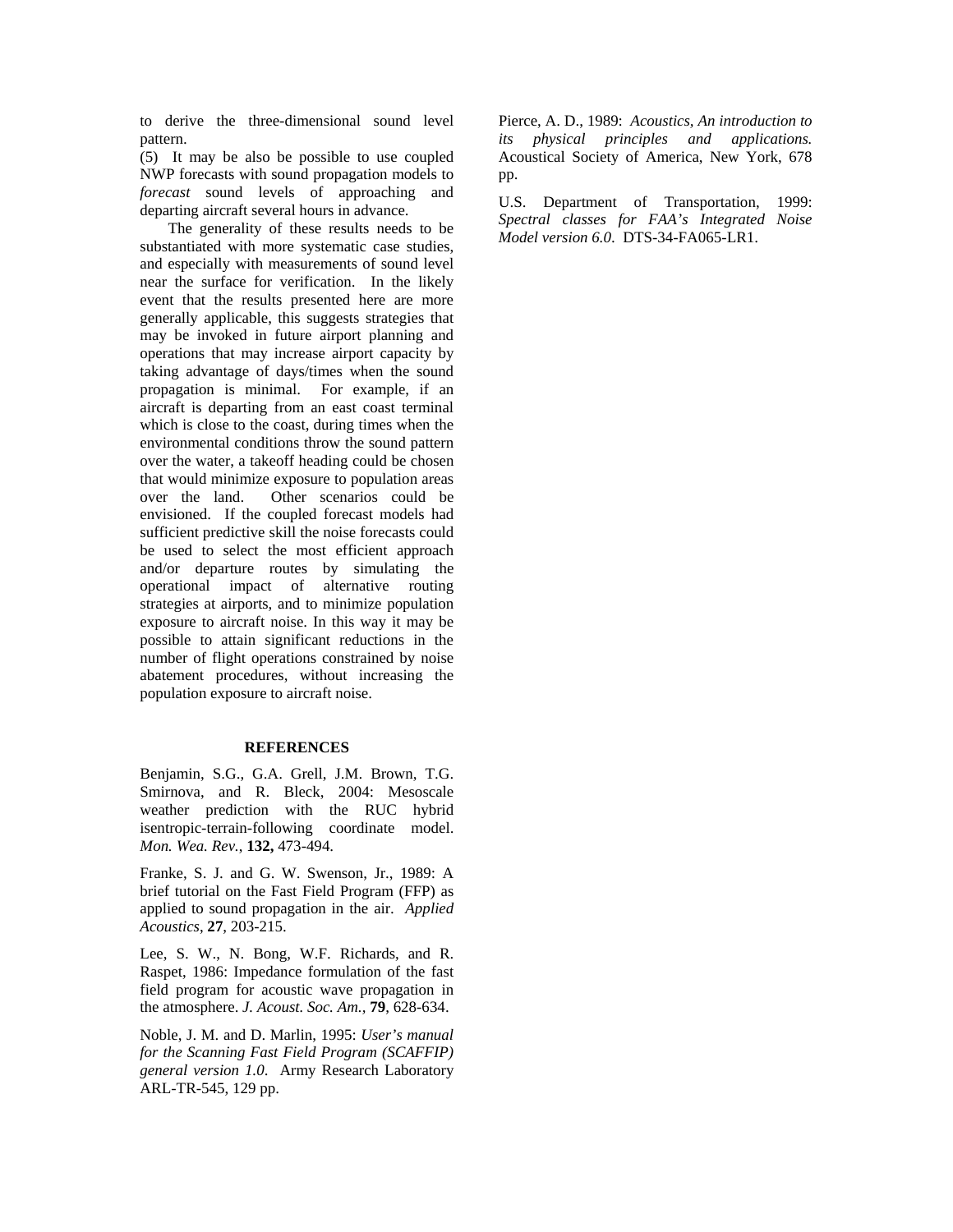

Figure 1. Azimuthal placement of radials used in the FFP computations. Azimuthal increment is 10 degrees. The source is assumed to be at the center  $(x=y=0)$ . Sound levels are computed along each radial separately and the resulting pattern is contoured in this x-y plane.



Figure 2. Sound level pattern as computed from SAE AIR 1845 algorithms for a hypothetical two engine aircraft at 10 m elevation and a receiver at 1.2 m elevation. The parameters used in this computation were taken from the NDP curves in Appendix E of the Standard. Directivity and duration effects were not included.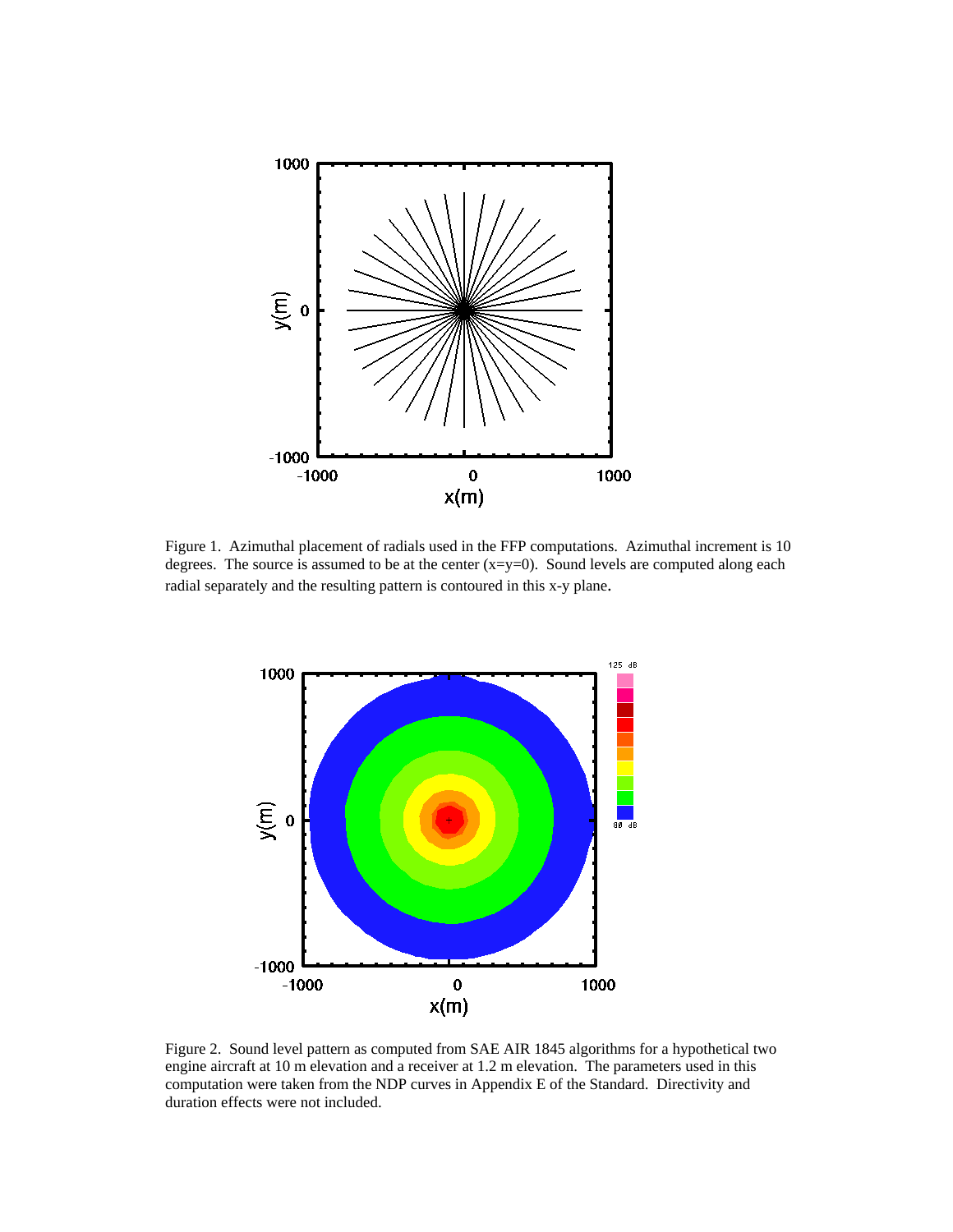

Figure 3. FFP derived patterns for a standard dry atmosphere and a 5 m/s east wind for a source frequency of (a) 100 Hz, (b) 1000 Hz, and (c) 10,000 Hz.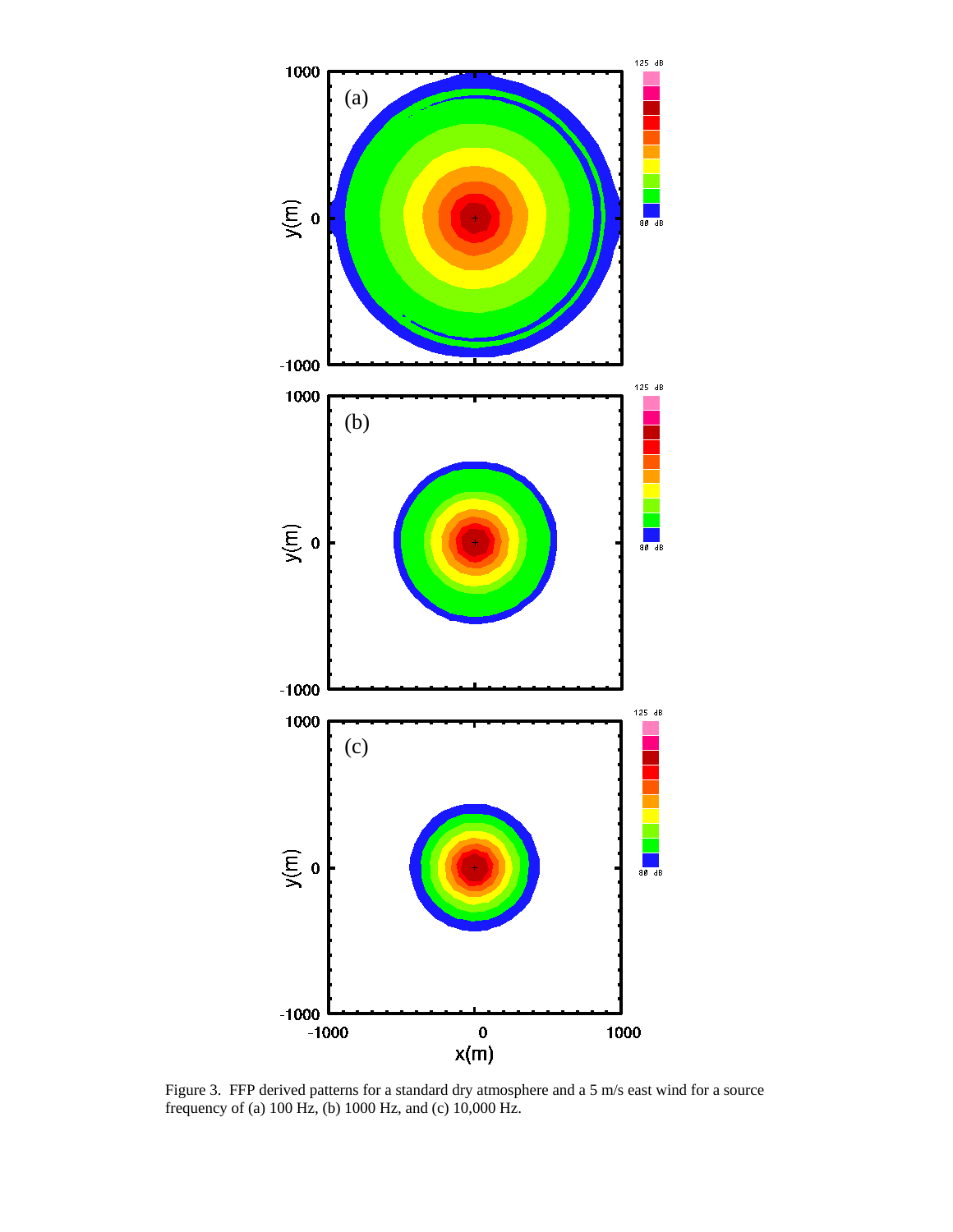

Figure 4. Source spectrum for INM departure spectral class 102, typical of B737 commercial carriers.



Figure 5. FFP derived sound levels using A weighting and a spectral distribution of source frequency amplitudes specified by INM spectral class 102 (Fig. 4).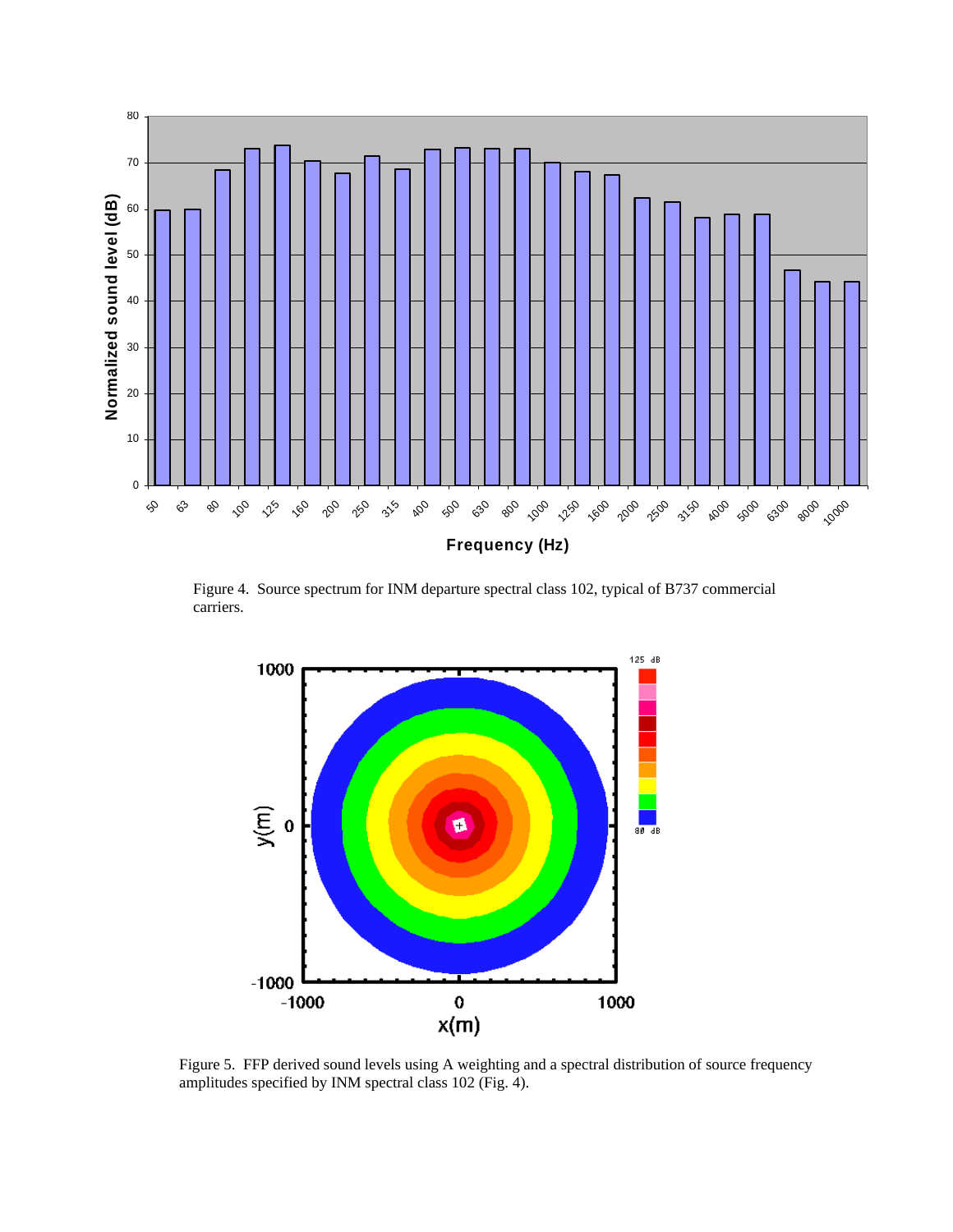

Figure 6. FFP derived sound propagation patterns computed for a 1000 Hz source in a standard atmosphere and with a wind shear of (a)  $.01$  /sec, and (b)  $.25$  /sec.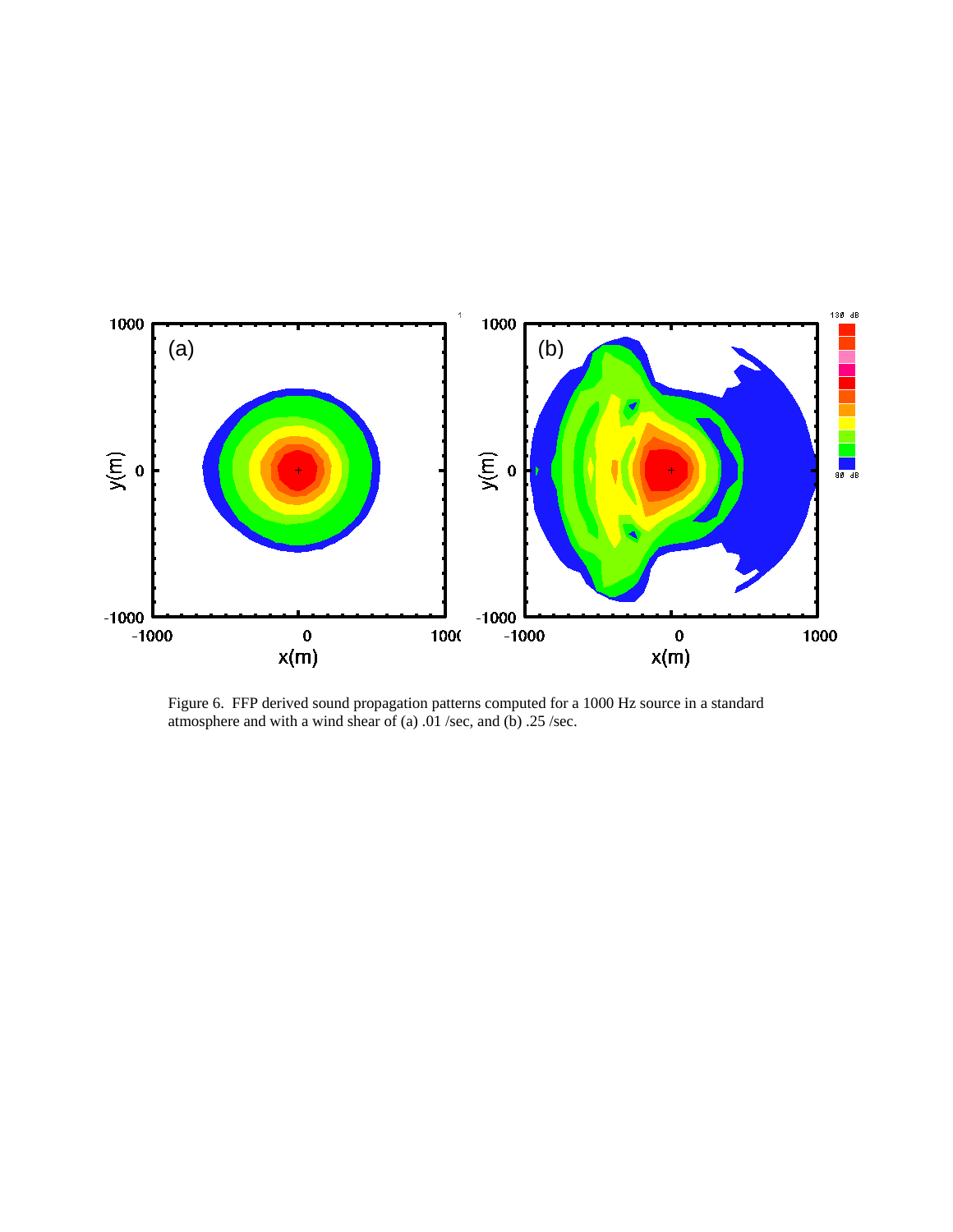

Figure 7. Six different FFP computed sound patterns for a source of frequency 1000 Hz and using six different input soundings from Upton NY for the dates/times indicated.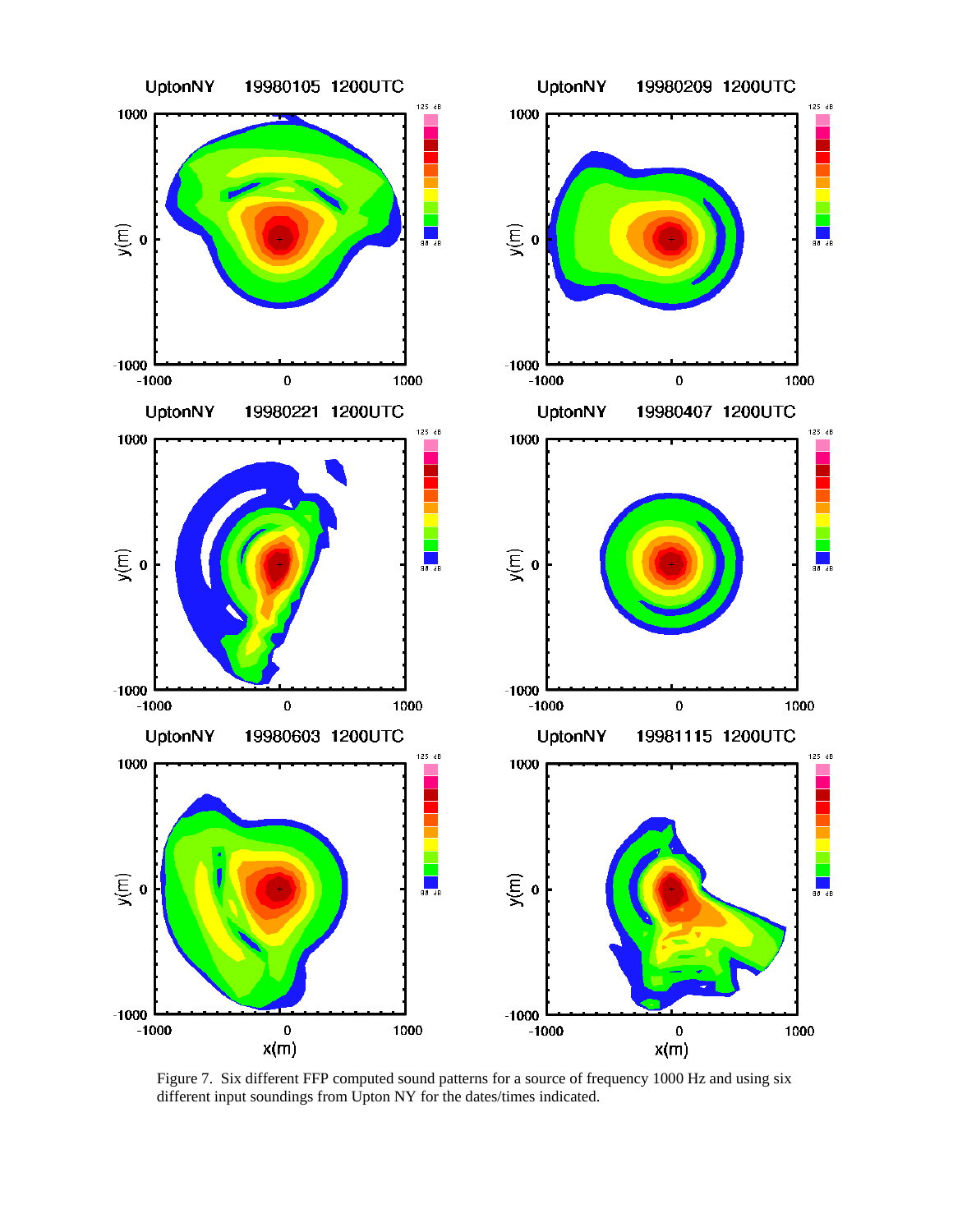

Figure 8. Sounding in the lowest 1500 m taken at Upton NY,7 July 1999 at 1200UTC. Temperature profile is drawn in red, the speed profile in blue. Wind barbs to the left can be used to infer wind direction and directional shear.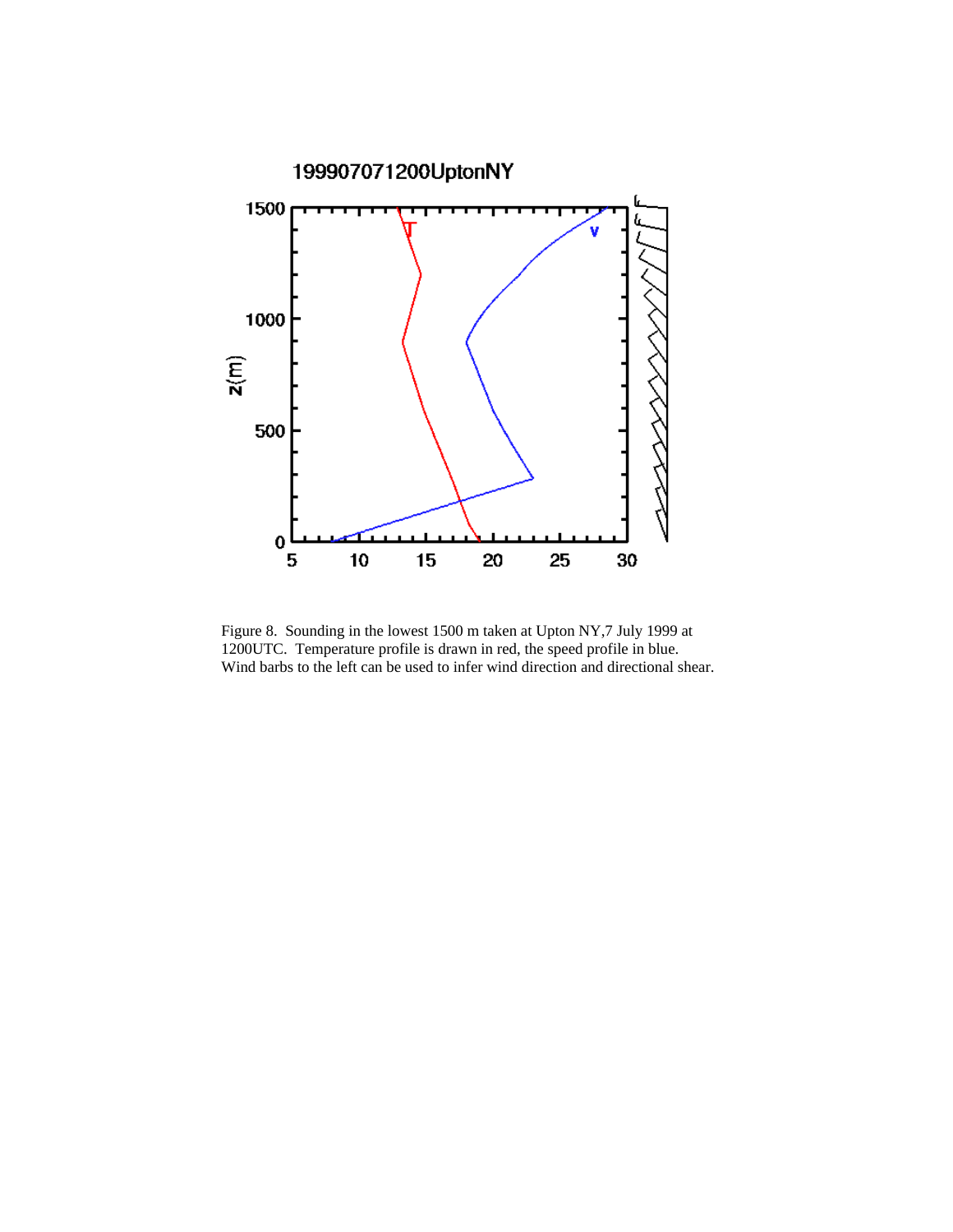

Figure 9. A-weighted FFP derived sound levels near the surface (1.2m) for four different source elevations zs, assuming a hypothetical two-engine aircraft at takeoff, climbing through the atmospheric profile shown in Fig. 8.